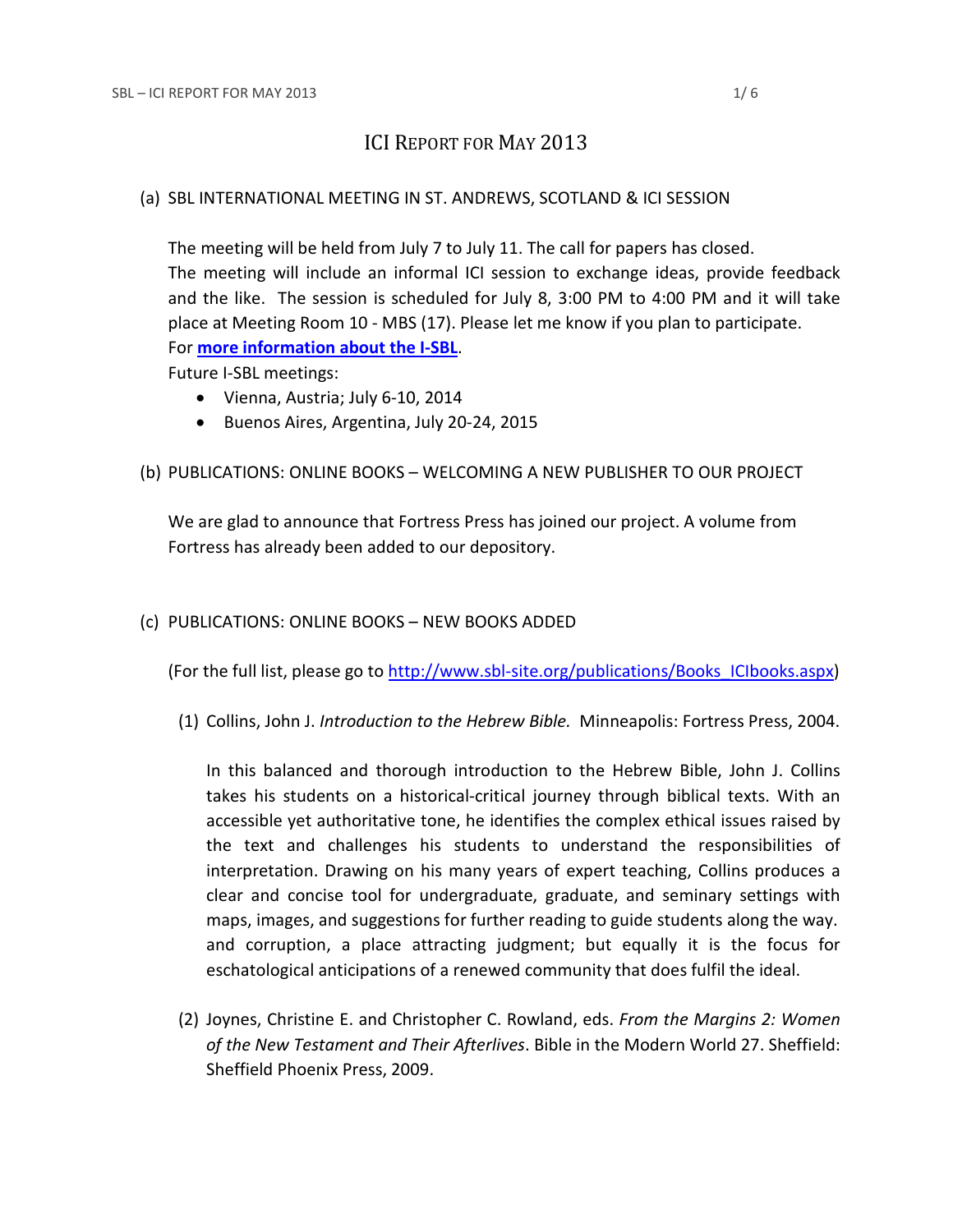Despite half a century of biblical interpretation that has sought to put women back on the agenda of ancient texts (written largely if not wholly by men), the dominant threads of narrative and doctrine have—with the notable exception of Mary the mother of Jesus—been focused on the lives and actions of men. Reception history tells a different story. It is not the case that there is a recovery of the lives of women hidden behind the pages of the New Testament, for our information remains as sparse and tantalizing as ever. Rather, the study of biblical women's 'afterlives' allows the imaginative engagement of artists and writers to broaden the horizon of interpretative expectations. Whether it is through historical imagination or the grasp of different portrayals of familiar biblical women (like Mary the mother of Jesus or Mary Magdalene), the creative genius of these interpreters, neglected by mainstream biblical textual scholars, only underlines the importance of the biblical women, viewed in the light of their afterlives.

This volume has its origins in a project entitled 'Biblical Women and their Afterlives' conceived and developed by the Centre for Reception History of the Bible at the University of Oxford and organized together with colleagues from the Luce Program in Scripture and Literary Arts at Boston University, USA. This project resulted not only in the present interdisciplinary collection of 21 essays (with their 66 illustrations) but also its companion volume From the Margins 1: Women of the Hebrew Bible and their Afterlives, edited by Peter S. Hawkins and Lesleigh Cushing Stahlberg.

The present volume includes the specially commissioned poem 'To Cast a Stone' by the acclaimed Irish poet John F. Deane.

(3) Kim, Seong Hee. Mark, *Women and Empire: A Korean Postcolonial Perspective*. Bible in the Modern World 20. Sheffield: Sheffield Phoenix Press, 2010.

As Mark's Gospel moves toward its climax, four stories of women challenge Jesus in his mission to establish the empire of God against the backdrop of the Roman Empire: those of the poor widow (12.41-44), the anointing woman (14.1-11), the women at the cross and the burial (15.40-41, 47), and the women at the empty tomb (16.1-8). They are stories that would seem to demand both a feminist and a postcolonial perspective on the part of their readers—yet Kim's is the first reading of the Gospel that has taken an explicitly postcolonial feminist stance.

In addition to the feminist and the postcolonial themes, the third strand in Seong Hee Kim's approach arises from her Korean context, which provides her with the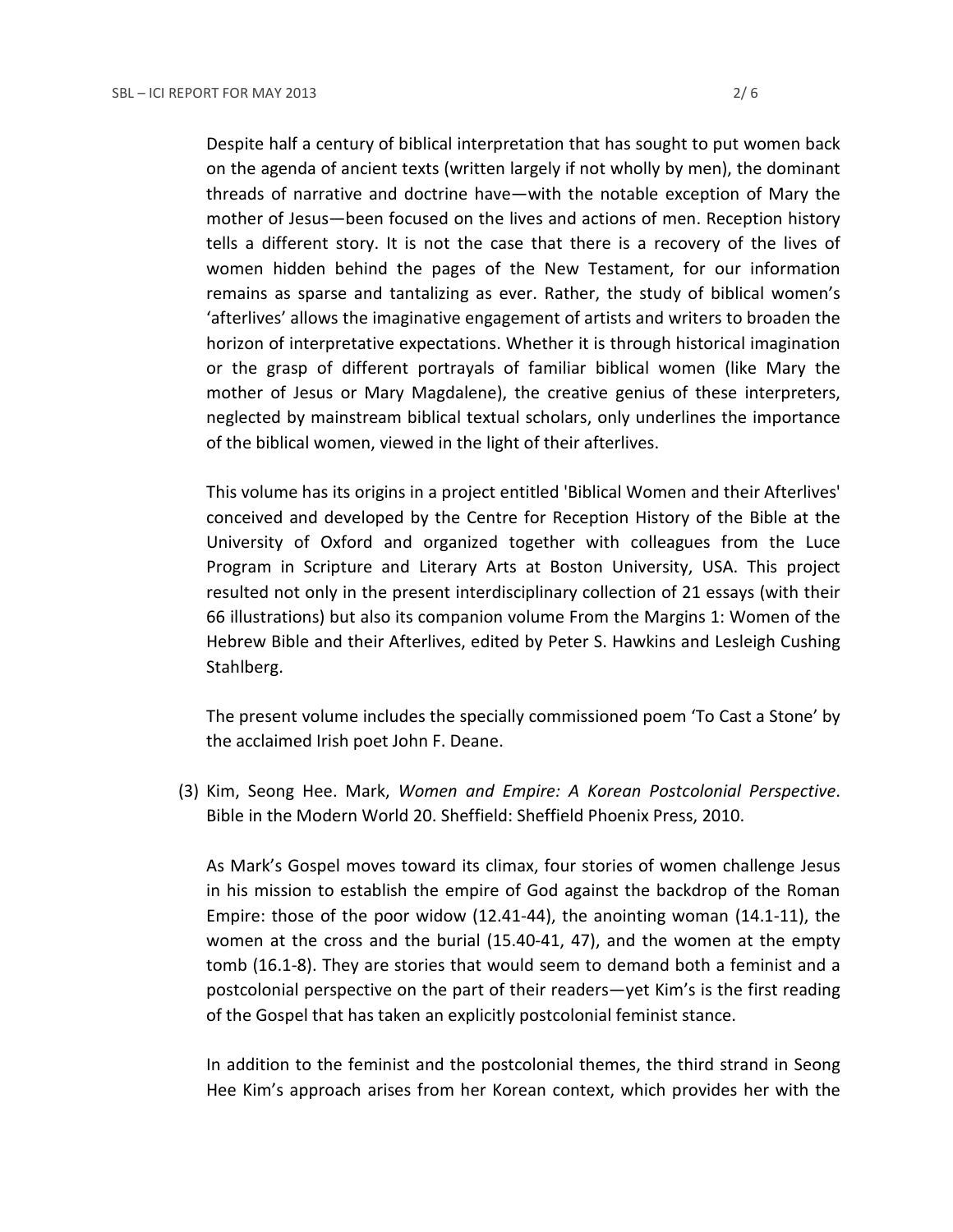concept of Salim interpretation, that is, 'making things alive'. Starting from the reader's context, she develops a Salim hermeneutics for each of the four stories by engaging in a dialogue between the biblical story and the reader's use of her or his own imagination. The goal of her interpretation is such a making things alive, a mending of broken things, and an opening up of meaning—in contrast to the tendency of historical criticism, which has striven to identify a single, correct meaning in the biblical text.

(4) Schuller, Eileen M. and Carol A. Newsom. *The Hodayot (Thanksgiving Psalms: A Study Edition of 1QHa)*. Early Judaism and Its Literature, 36. Atlanta: Society of Biblical Literature, 2012

1QHodayot is recognized as one of the most important of the Dead Sea Scrolls and key to understanding the specific worldview and piety of its author(s). It contains a collection of psalms giving thanks for deliverance, salvation, knowledge, and divine mercy. This volume contains the text of 1QHodayot published in the definitive Discoveries in the Judaean Desert volume 40 and the English translation from that volume, lightly revised. It provides the most up-to-date, accessible, and inexpensive access to the text, translation, and official numbering of the columns and lines of 1QH.

(5) Runia, David T. and Gregory E. Sterling, eds. *The Studia Philonica Annual: Studies in Hellenistic Judaism, Volume XXIV*. Studia Philonica. Atlanta: Society of Biblical Literature, 2012.

This volume assesses past, theoretically engaged work on Israelite religion and presents new approaches to particular problems and larger interpretive and methodological questions. Topics of interest to the contributors include gender, violence, social change, the festivals, the dynamics of shame and honor, and the relationship of text to ritual. The contributors engage theory from social and cultural anthropology, sociology, postcolonial studies, and ritual studies.

(6) Singer, Itamar. *The Calm before the Storm: Selected Writings of Itamar Singer on the Late Bronze Age in Anatolia and the Levant.* Writings from the Ancient World Supplement, 1. Atlanta: Society of Biblical Literature, 2011.

In a career that has spanned nearly four decades, more than thirty of them as Professor of Hittitology in the Department of Archaeology and Ancient Near Eastern Cultures at Tel Aviv University, Itamar Singer has had a profound impact on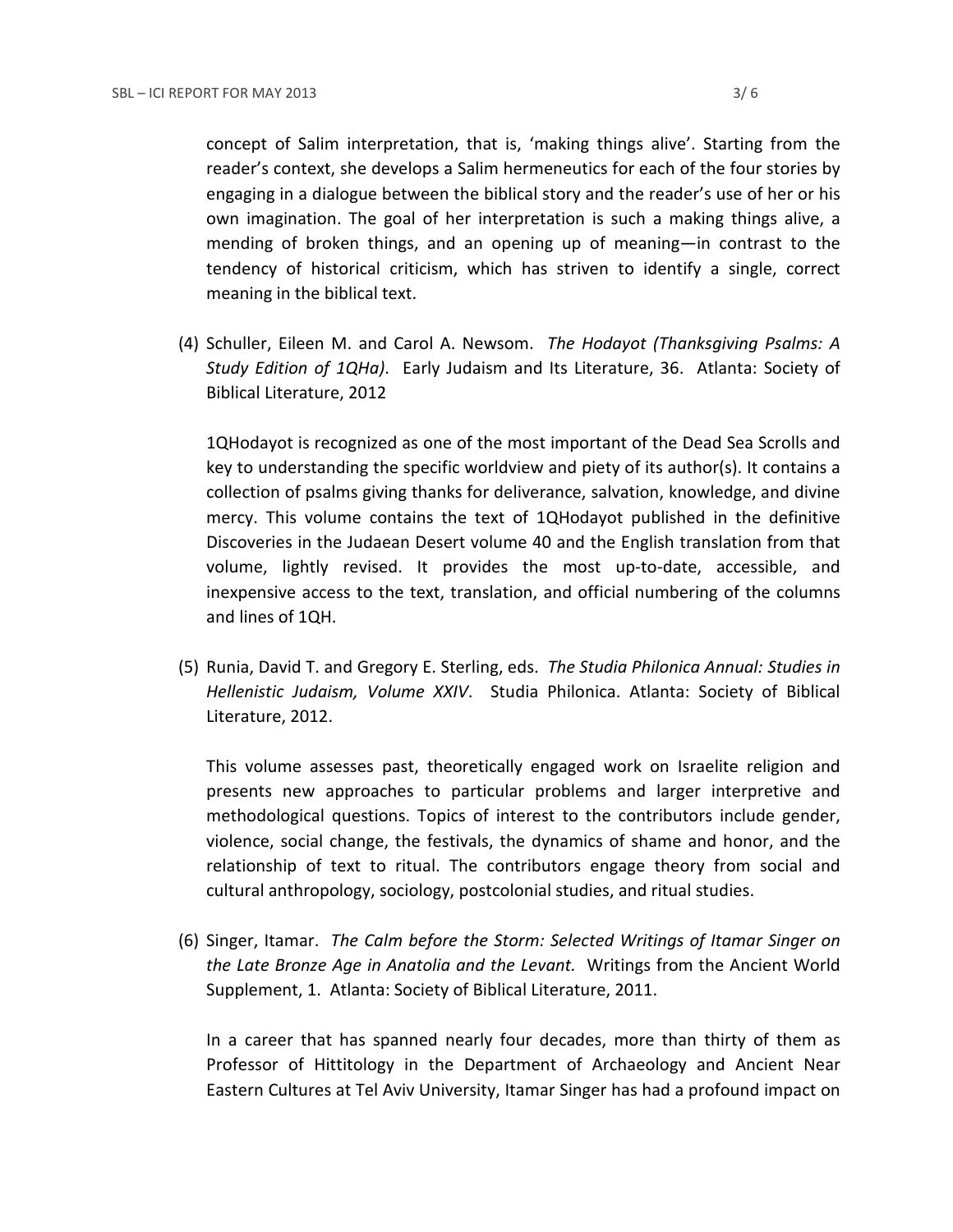the field of ancient Near Eastern studies, and Hittite studies in particular. His wideranging contributions have nowhere been more deeply felt than in the historical reconstruction of the international affairs of the thirteenth century B.C.E.—the end of the Bronze Age in the eastern Mediterranean. The essays collected in this volume are a testament to the impact of his research on understanding Hatti's diplomatic relations with the other great powers in this critical period of human history and on elucidating the complex dynamics that led to the disintegration of the Hittite Empire.

## (d) ONLINE PROJECT OF THE BAYERISCHE STAATSBIBLIOTHEK

Many of you would be interested to know that the *Bayerische Staatsbibliothek* has digitized about 6,400 books (many of them published fairly recently). It allows everyone to download the full PDFs. These PDFs are fully searchable. The website is at [http://digi20.digitale-sammlungen.de.](http://digi20.digitale-sammlungen.de/) (For those who prefer English, just click on the tiny British flag in the upper right corner of your screen.)

### (e) JSTOR INITIATIVE

ASOR encourages you to sign up for free access to the latest issue of Near Eastern Archaeology (NEA) through JSTOR <http://www.jstor.org/token/NEA761QbVkdZ9K6Vi9SV5V24Mx/mark.asor.org>

## (f) ICI LIAISON NETWORK

For questions about the liaison network, please contact Tim Langille [\(tim.langille@gmail.com\)](mailto:tim.langille@gmail.com).

## (g) ICI MEMBERSHIP

There are currently 270 SBL members who have joined at the special ICI rate. This represents 64.5% of the total membership from ICI countries. We are all pleased that many scholars in ICI countries who have the means have paid full membership dues, and are encouraged to realize a steady, although slow, uptick in the number of ICI members. Please encourage your students and colleagues to consider becoming members of SBL. For the special ICI membership form, go to

[http://www.sbl-site.org/publications/onlinebooks.aspx.](http://www.sbl-site.org/publications/onlinebooks.aspx)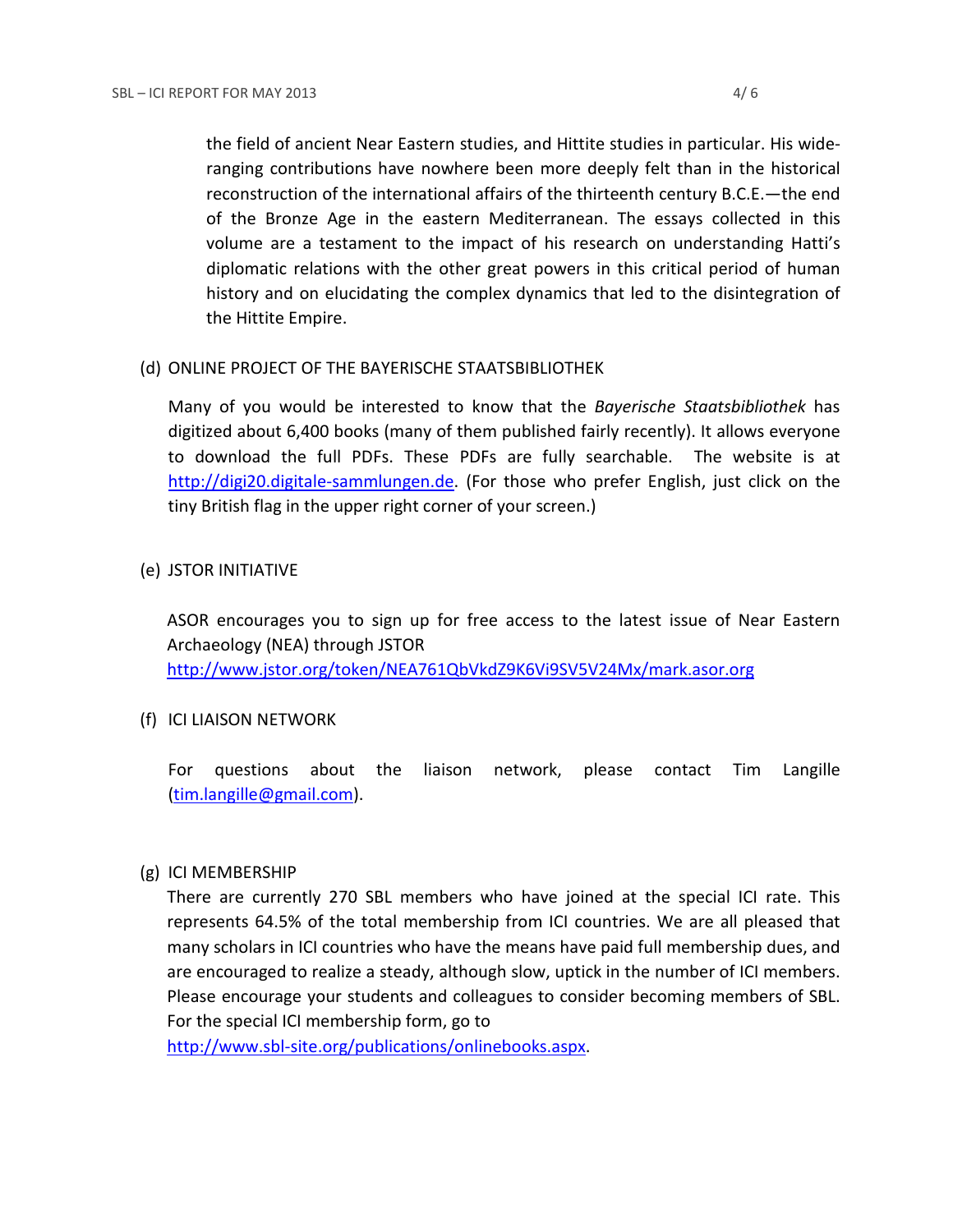### (h) EVENTS

The SBL maintains a significant list of events taking place anywhere in the globe. For the full list please go to<http://www.sbl-site.org/meetings/events.aspx>

Please provide information on conferences in your region, including calls for papers, to Sharon Johnson at [sharon.johnson@sbl-site.org.](mailto:sharon.johnson@sbl-site.org)

### May 30- June 2

St. Ambrose Conference on Bible and Justice

St. Ambrose University in Davenport, Iowa will bring together scholars, clergy, and students from around the world to explore how the ancient texts of the Bible might address a variety of modern justice concerns, with a focus on gender, empire, poverty, and the environment. Along with our keynote speakers, Elisabeth Schüssler Fiorenza, Richard Horsley, Elsa Tamez, and David Horrell, this conference will work to consider the relevance of the Bible to modern justice issues, while promoting bridges between biblical studies and various endeavors for a just world. A call for abstracts is now open for both professional and undergraduate sessions. For more information, please visit the conference website at: [http://www.sau.edu/Bible\\_and\\_Justice\\_Conference.html](http://www.sau.edu/Bible_and_Justice_Conference.html)

#### July 7-11

#### SBL International Meeting

To be held in St. Andrews, Scotland. (As mentioned above, the meeting will include an informal ICI session to exchange ideas, provide feedback and the like). **[More](http://www.sbl-site.org/meetings/Internationalmeeting.aspx)  [information](http://www.sbl-site.org/meetings/Internationalmeeting.aspx)**

July 30- Aug 2 EABS Annual Meeting Annual Meeting of the European Association of Biblical Studies Hosted by the University of Leipzig, Leipzig, Germany **[More information](http://www.eabs.net/)**

August 4-9 International Organization for the Study of the Old Testament (IOSOT)

The 21st Congress of the International Organization for the Study of the Old Testament (IOSOT) will take place at the University of Munich, Germany. As usual it will be joint with the Congresses of the International Organization for Septuagint and Cognate Studies (IOSCS, 1.-3. of August), of the International Organization for Qumran Studies (IOQS), the International Organization for Masoretic Studies (IOMS), the International